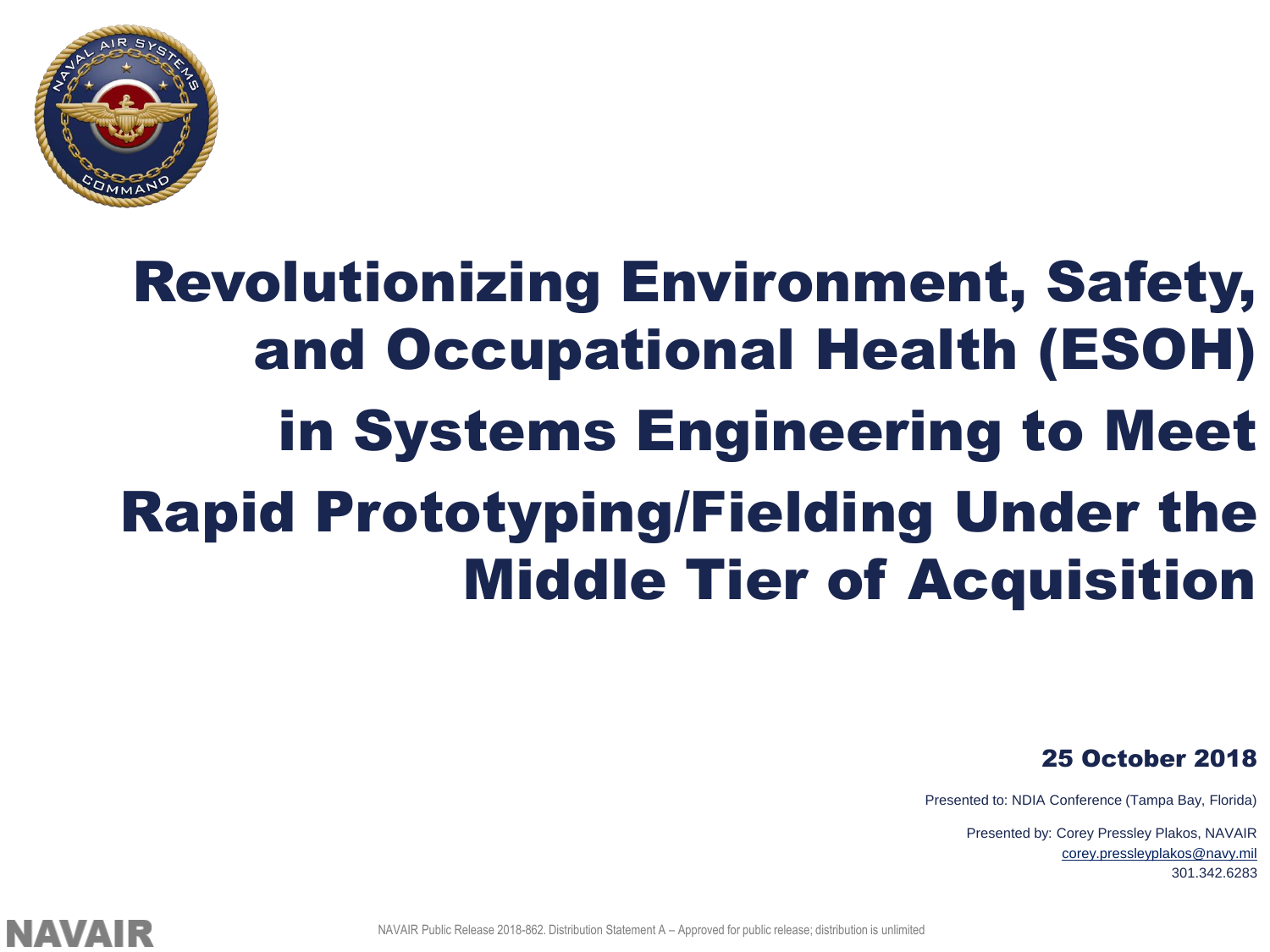

### NAVAIR

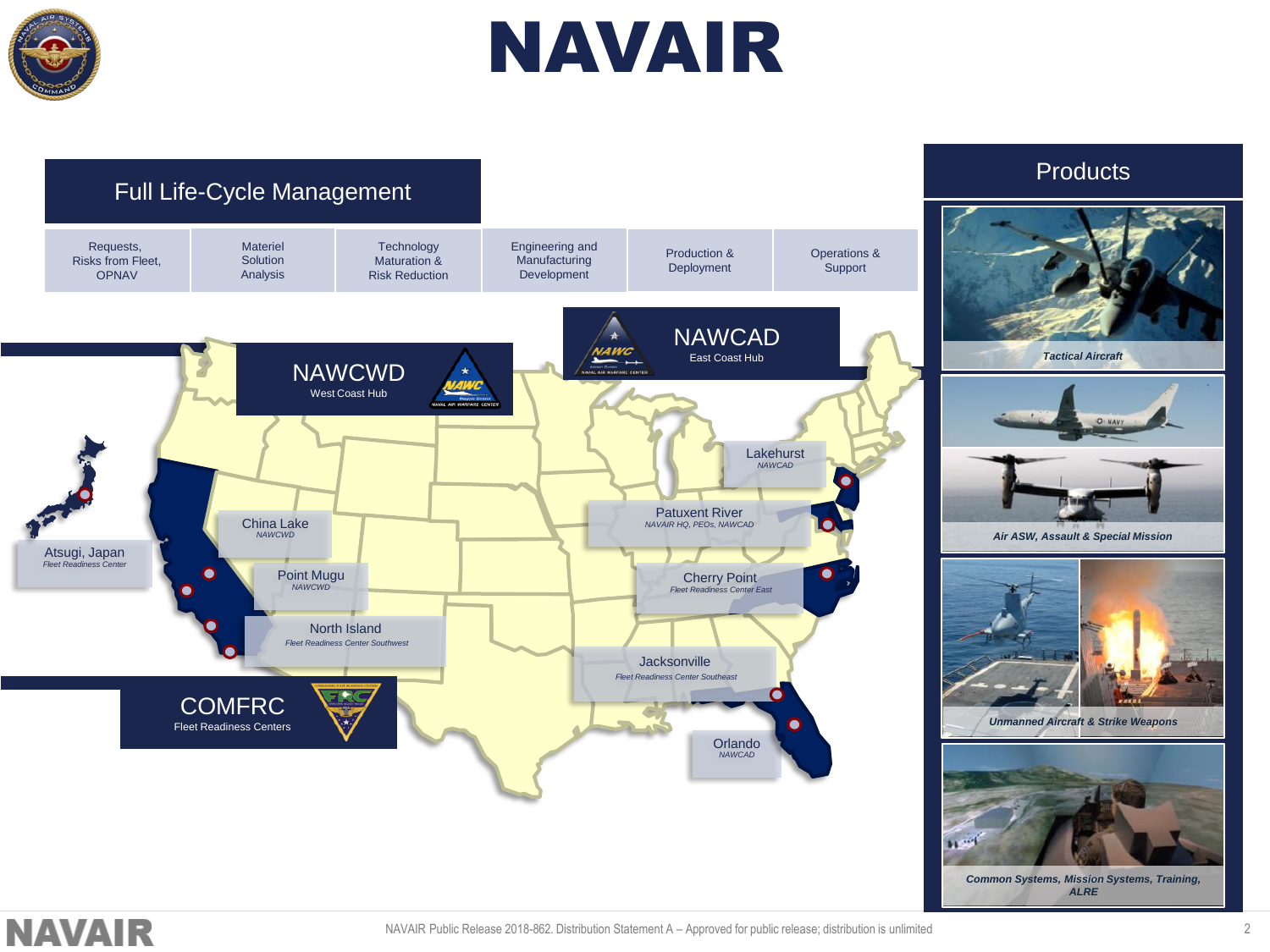

## ESOH in History

- •ESOH Compliance
- •National Environmental Policy Act / Executive Order 12114
- •Safety and Occupational Health
- •Hazardous Materials
- •Pollution Prevention
- •Energy
- •Disposal

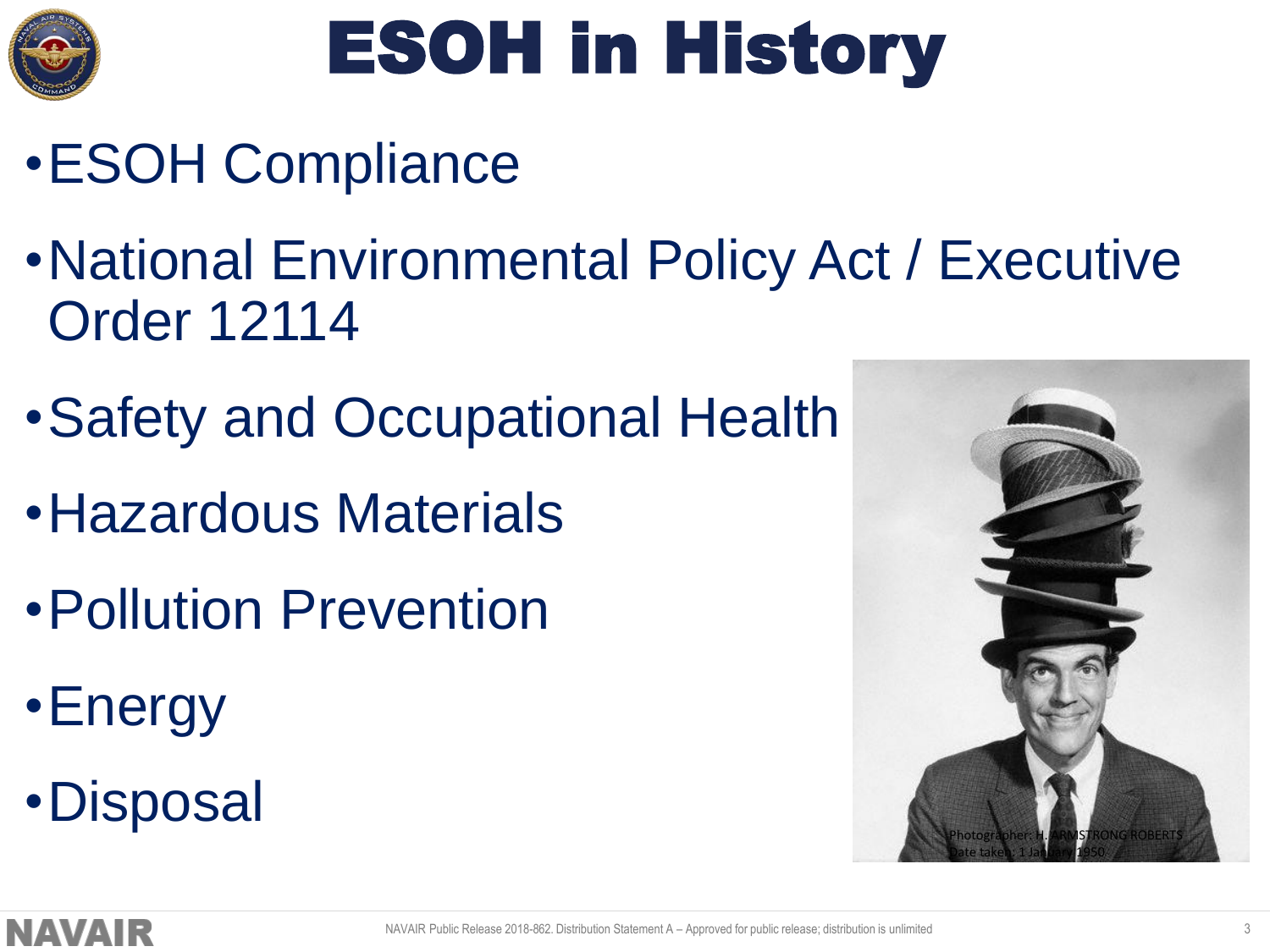

### Challenges

### •Sustainable **Infrastructure**

•Training

•Rapid ESOH

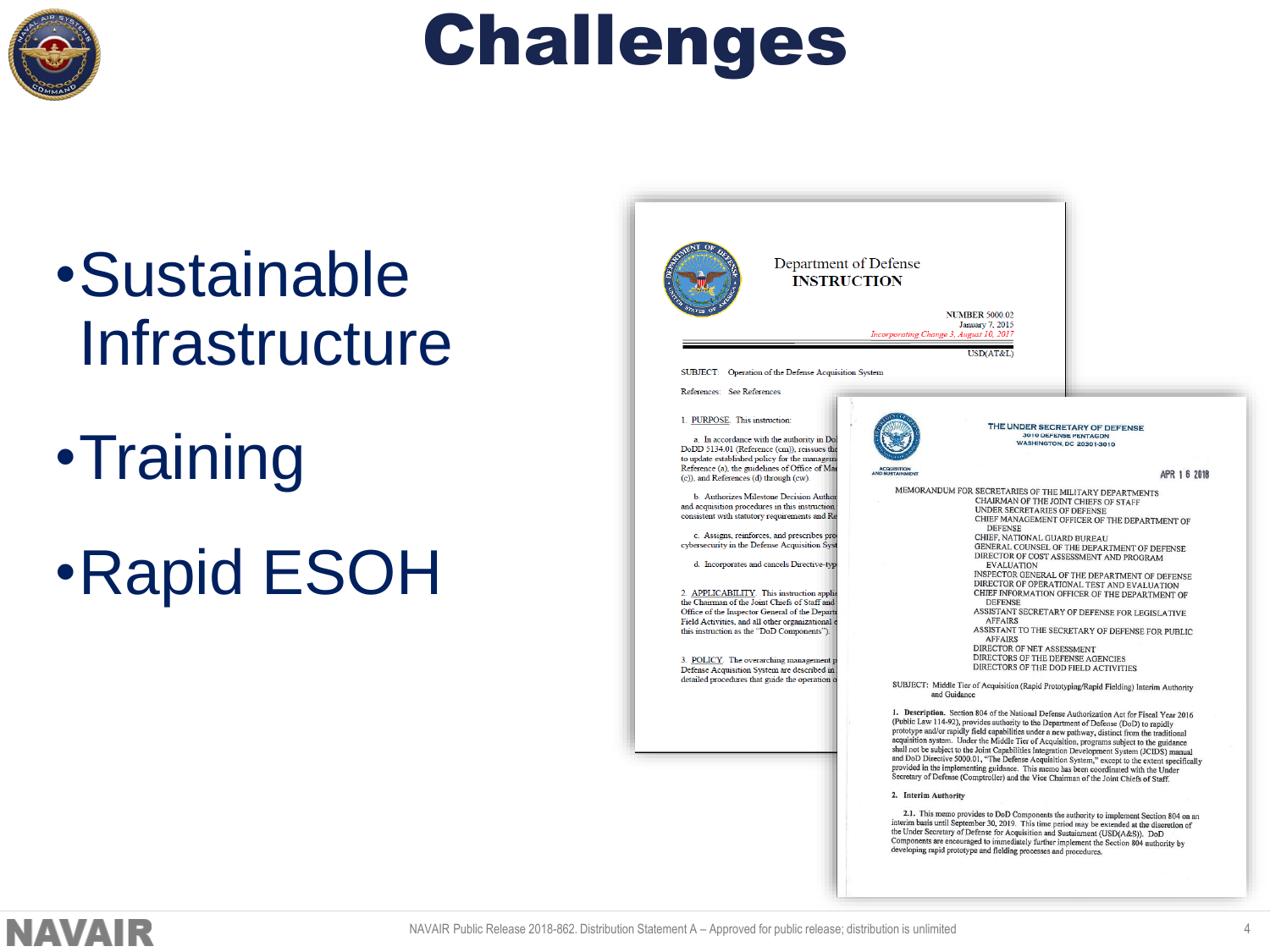

### Path Forward

- ESOH Acquisition Coordination and Documentation
- ESOH Compliance
- National Environmental Policy Act / Executive Order 12114
- Hazardous Materials Management Program (HMMP)
- Pollution Prevention (P2)
- Safety and Occupational Health
- Energy
- **Disposal**





#### Defined and Measurable

- $\checkmark$  Roles and Responsibilities
- $\checkmark$  Levels of Expertise
- **Products**
- $\checkmark$  Training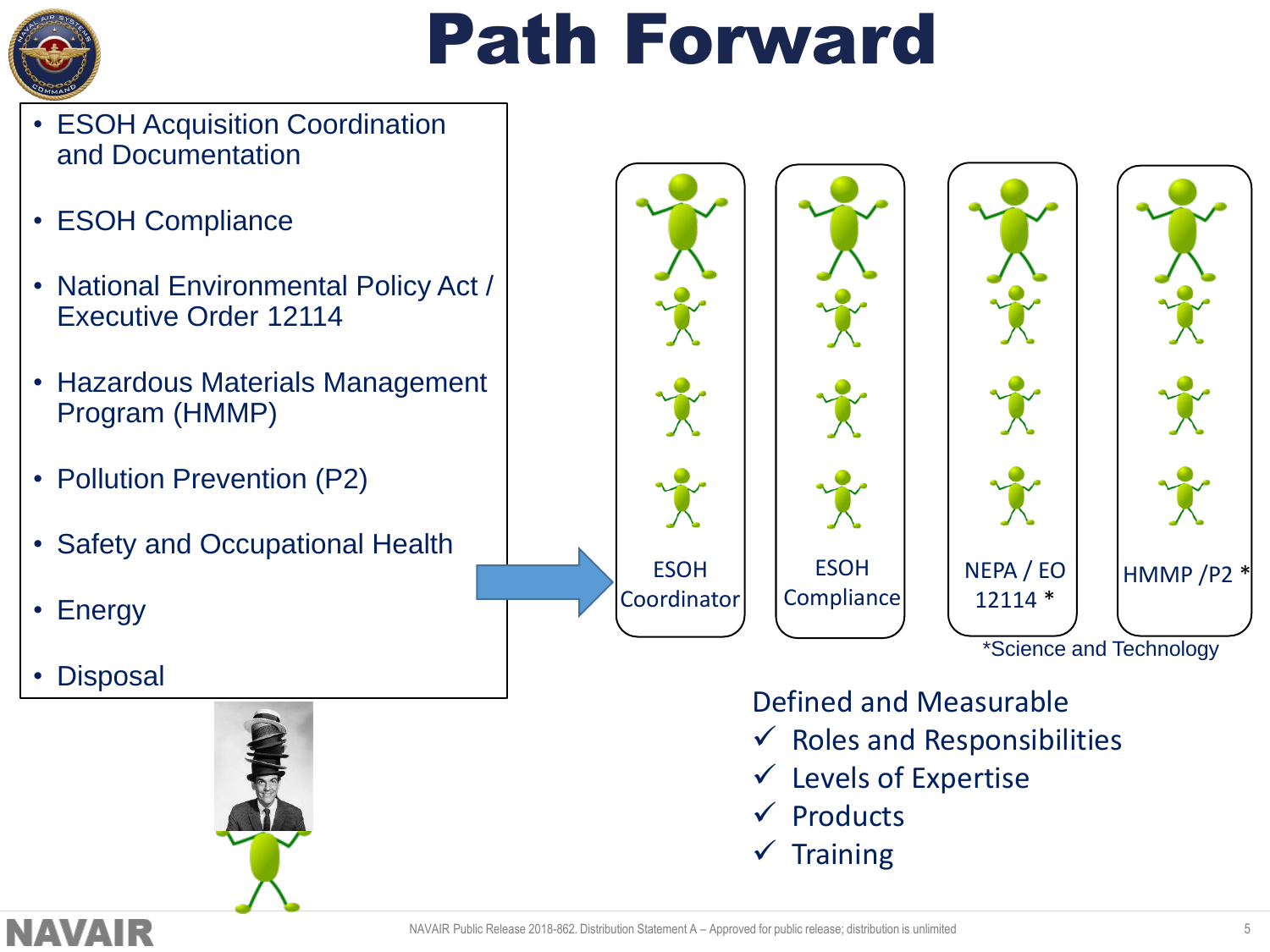

### Develop Training and Certification

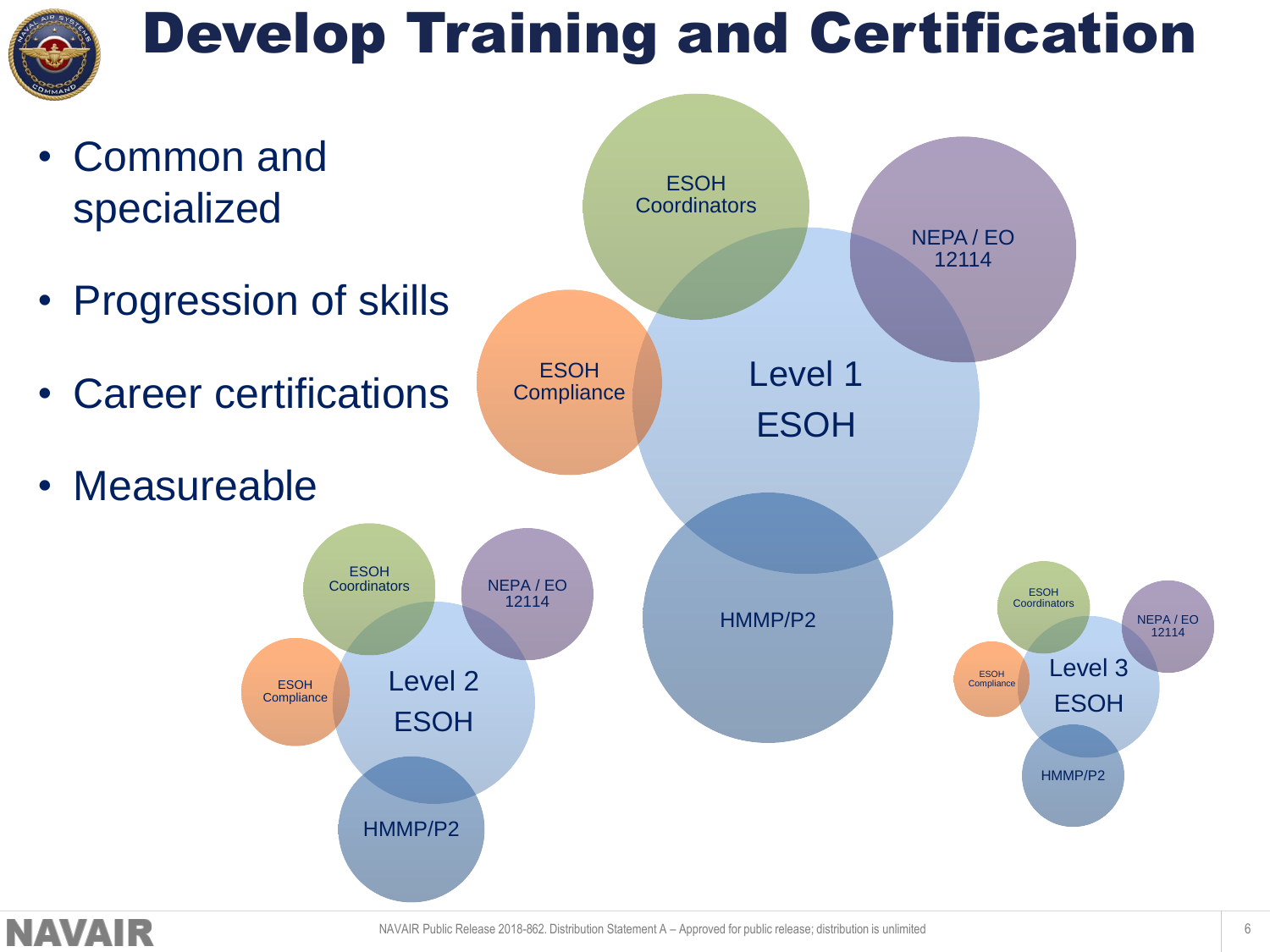

Efficiency Tools

### NEPA/EO 12114 Team

| All Access Obje ® «                  | qrybyPMA | <b>Document Title</b>                                                                                                    | ÷ | Date Signed - Program Office - | Category                     | + Activity Time +                    | ID    | - Aircraft Covered -   |                          |                              |
|--------------------------------------|----------|--------------------------------------------------------------------------------------------------------------------------|---|--------------------------------|------------------------------|--------------------------------------|-------|------------------------|--------------------------|------------------------------|
| Search<br>اعر                        |          |                                                                                                                          |   |                                |                              |                                      |       |                        |                          |                              |
| <b>Tables</b><br>$\hat{\mathbf{x}}$  |          | Final Environmental Impact Statement: Increased Flight and<br>Related Operations in the Patuxent River Complex. Patuxent |   | 12/1/1998 PMA000               | <b>EIS</b>                   |                                      | 71    |                        | <b>NAS Pat</b><br>Webste |                              |
| 田<br>tblActivityLocations            |          | River, Maryland                                                                                                          |   |                                |                              |                                      |       |                        |                          |                              |
| ⊞<br>tblAircraft                     |          |                                                                                                                          |   |                                |                              |                                      |       |                        |                          |                              |
| ⊞<br>tblCATEXNumbers                 |          |                                                                                                                          |   |                                |                              |                                      |       |                        |                          |                              |
| 用<br>tblContractorLocations          |          |                                                                                                                          |   |                                | <b>Enter Parameter Value</b> | $\times$<br>$\overline{\phantom{a}}$ | (New) |                        |                          |                              |
| =<br>tblContractors                  |          |                                                                                                                          |   |                                | Which ProgramOffice?         |                                      |       |                        |                          |                              |
| tblDocumentCategories<br>⊞           |          |                                                                                                                          |   |                                |                              |                                      |       |                        |                          |                              |
| 爾<br>tblDocumentData                 |          |                                                                                                                          |   |                                |                              |                                      |       |                        |                          |                              |
| 用<br>tblReferences                   |          |                                                                                                                          |   |                                | OK                           | Cancel                               |       |                        |                          |                              |
| tblOriginalExcelFile                 |          |                                                                                                                          |   |                                |                              |                                      |       |                        |                          |                              |
| <b>Queries</b><br>$\hat{\mathbf{x}}$ |          |                                                                                                                          |   |                                |                              |                                      |       |                        |                          |                              |
| 齳<br>qryAircraft                     |          |                                                                                                                          |   |                                |                              |                                      |       |                        |                          |                              |
| 匣<br>qrybyPMA                        |          |                                                                                                                          |   |                                |                              |                                      |       |                        |                          |                              |
| 唧<br>gryCategories                   |          |                                                                                                                          |   |                                |                              |                                      |       |                        |                          |                              |
| 齳<br>qryCATEXDateExpires             |          |                                                                                                                          |   |                                |                              |                                      | 宅     |                        |                          |                              |
| æ<br>qryContractor                   |          |                                                                                                                          |   |                                |                              |                                      |       |                        |                          | H                            |
| 齳<br>gryContractorDatabase           |          |                                                                                                                          |   |                                |                              |                                      |       |                        |                          |                              |
| 齳<br>gryContractorLocationsDatas     |          |                                                                                                                          |   |                                |                              |                                      |       |                        |                          | Hazardous Material Informati |
| æ<br>qryIntegrationDocs              |          |                                                                                                                          |   |                                |                              |                                      |       |                        |                          |                              |
| 睴<br>arvProductionDocs               |          |                                                                                                                          |   |                                |                              |                                      |       | CAS  108-10-1          | $\checkmark$             | Name Methyl Isobutyl Keto    |
| 両<br>aryReferences                   |          |                                                                                                                          |   |                                |                              |                                      |       |                        |                          |                              |
| 齳<br>tblDocumentData Query           |          |                                                                                                                          |   |                                |                              |                                      |       | Material on Platform   |                          | Production Model             |
| $\hat{\mathbf{x}}$<br>Forms          |          |                                                                                                                          |   |                                |                              |                                      |       |                        |                          |                              |
| 33<br>frmDocumentData                |          |                                                                                                                          |   |                                |                              |                                      |       | Total weight in pounds |                          | Outer Wing Panel Kit         |
| ×<br><b>Reports</b>                  |          |                                                                                                                          |   |                                |                              |                                      |       |                        |                          |                              |
|                                      |          |                                                                                                                          |   |                                |                              |                                      |       |                        |                          | Aerial Refueling Kit         |

- Centralized data for programs across NAVAIR supported by the Team
- Reduces data call response time
- Assists with identifying data gaps for efficient document production

| 語                                              | X                                                                                                                                                                                                                                                                     |                                                                                     |                                 |                           |              |  |  |  |
|------------------------------------------------|-----------------------------------------------------------------------------------------------------------------------------------------------------------------------------------------------------------------------------------------------------------------------|-------------------------------------------------------------------------------------|---------------------------------|---------------------------|--------------|--|--|--|
|                                                |                                                                                                                                                                                                                                                                       | Hazardous Material Information Tool                                                 |                                 |                           |              |  |  |  |
| CAS 108-10-1                                   |                                                                                                                                                                                                                                                                       | Name Methyl Isobutyl Ketone (MIBK); 4-Methyl-2-pentanone                            |                                 |                           |              |  |  |  |
| Material on Platform<br>Total weight in pounds |                                                                                                                                                                                                                                                                       | Production Model<br>Outer Wing Panel Kit<br>Aerial Refueling Kit<br><b>INMARSAT</b> | 0.91                            |                           | 0.00<br>1.00 |  |  |  |
| <b>HAZMAT</b> Category                         |                                                                                                                                                                                                                                                                       | Restricted                                                                          | Restricted                      | Restricted                | Restricted   |  |  |  |
| <b>HAZMAT</b> Group                            |                                                                                                                                                                                                                                                                       |                                                                                     |                                 |                           |              |  |  |  |
| <b>Applicable Legislation</b>                  |                                                                                                                                                                                                                                                                       | U.S. Legislation                                                                    |                                 | International Legislation |              |  |  |  |
|                                                |                                                                                                                                                                                                                                                                       | <b>NAVAIR CoCL</b>                                                                  | <b>RoHS</b>                     |                           |              |  |  |  |
|                                                |                                                                                                                                                                                                                                                                       | <b>NAS 411-1</b>                                                                    | <b>REACH Restriction List</b>   |                           |              |  |  |  |
|                                                |                                                                                                                                                                                                                                                                       | Section 302                                                                         | REACH Candidate List (SVHC)     |                           |              |  |  |  |
|                                                |                                                                                                                                                                                                                                                                       | Section 313                                                                         | <b>SVHC</b> Addition Date       |                           |              |  |  |  |
|                                                |                                                                                                                                                                                                                                                                       | 40 CFR 302.4                                                                        | <b>REACH Authorisation List</b> |                           |              |  |  |  |
| <b>Uses</b>                                    | Used as a solvent for gums, resins, paints and coatings, primers, varnishes, lacquers, cleaning compounds, adhesives, sealants,<br>lubricants, and nitrocellulose.                                                                                                    |                                                                                     |                                 |                           |              |  |  |  |
| <b>Exposure Risk</b>                           | Inhalation and skin exposure health hazard, flammable with environmental restrictions. Acute (short-term) exposure to<br>methyl isobutyl ketone may irritate the eves and mucous membranes, and cause weakness, headache, nausea, lightheadedness,<br>vomiting, dizzi |                                                                                     |                                 |                           |              |  |  |  |
| Disposal                                       |                                                                                                                                                                                                                                                                       |                                                                                     |                                 |                           |              |  |  |  |

HMMP/P2 Team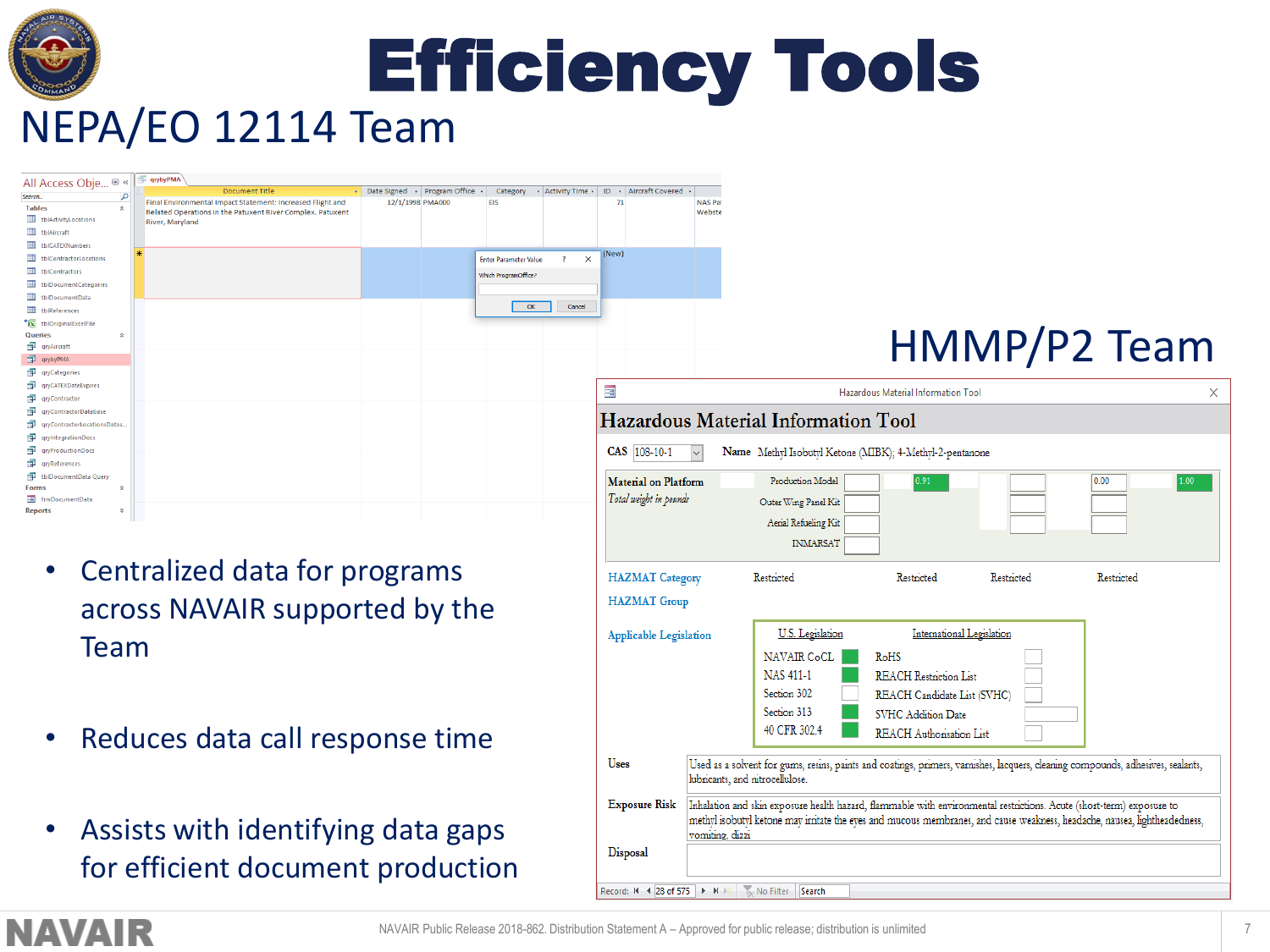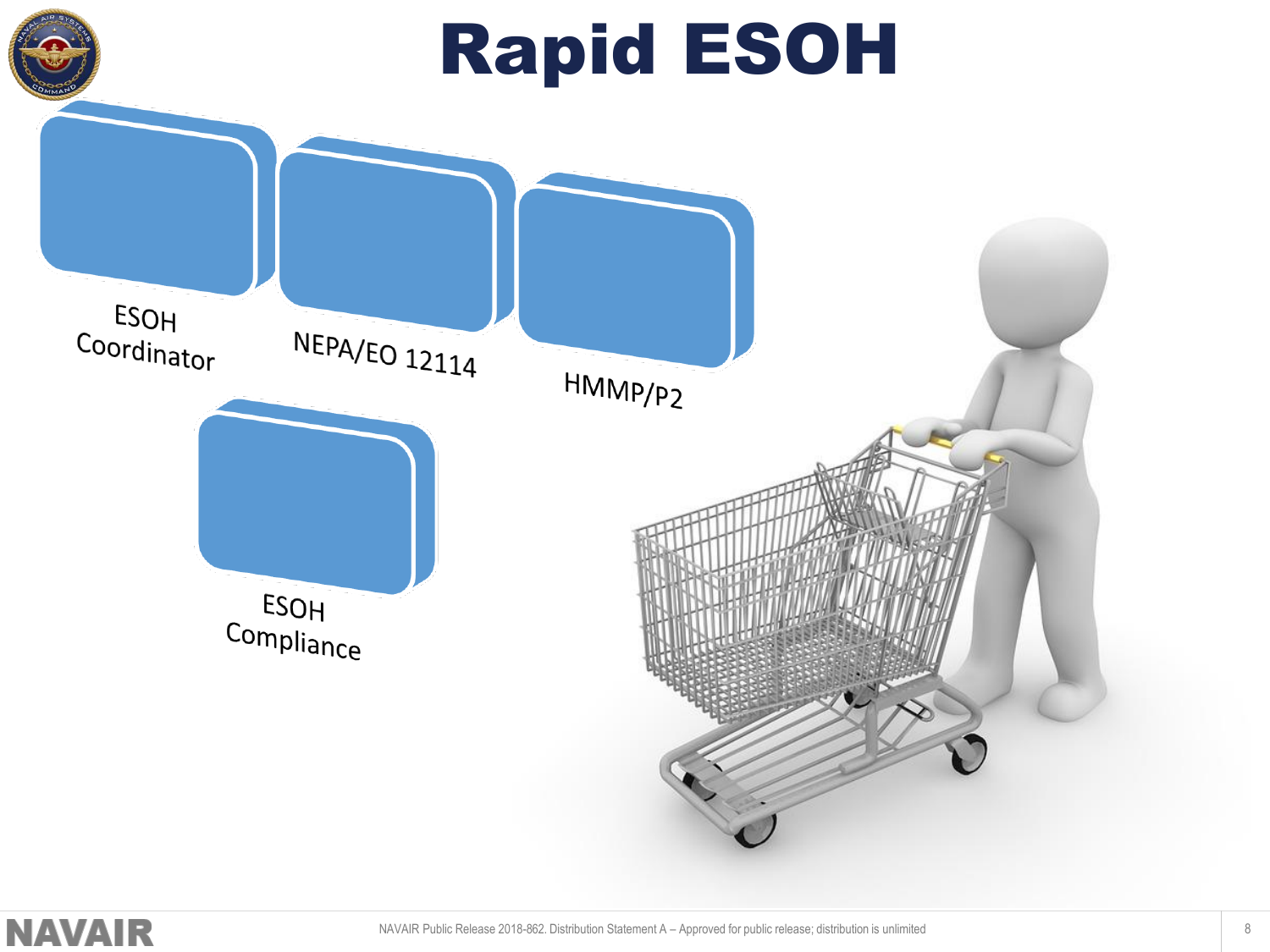

### Additional Information

2017 Chief of Naval Operations Environmental Awards: Environmental Excellence in Weapon System Acquisition – Large Program

### http://www.navair.navy.mil/index.cfm?fuseactio n=home.NavairNewsStory&id=6848